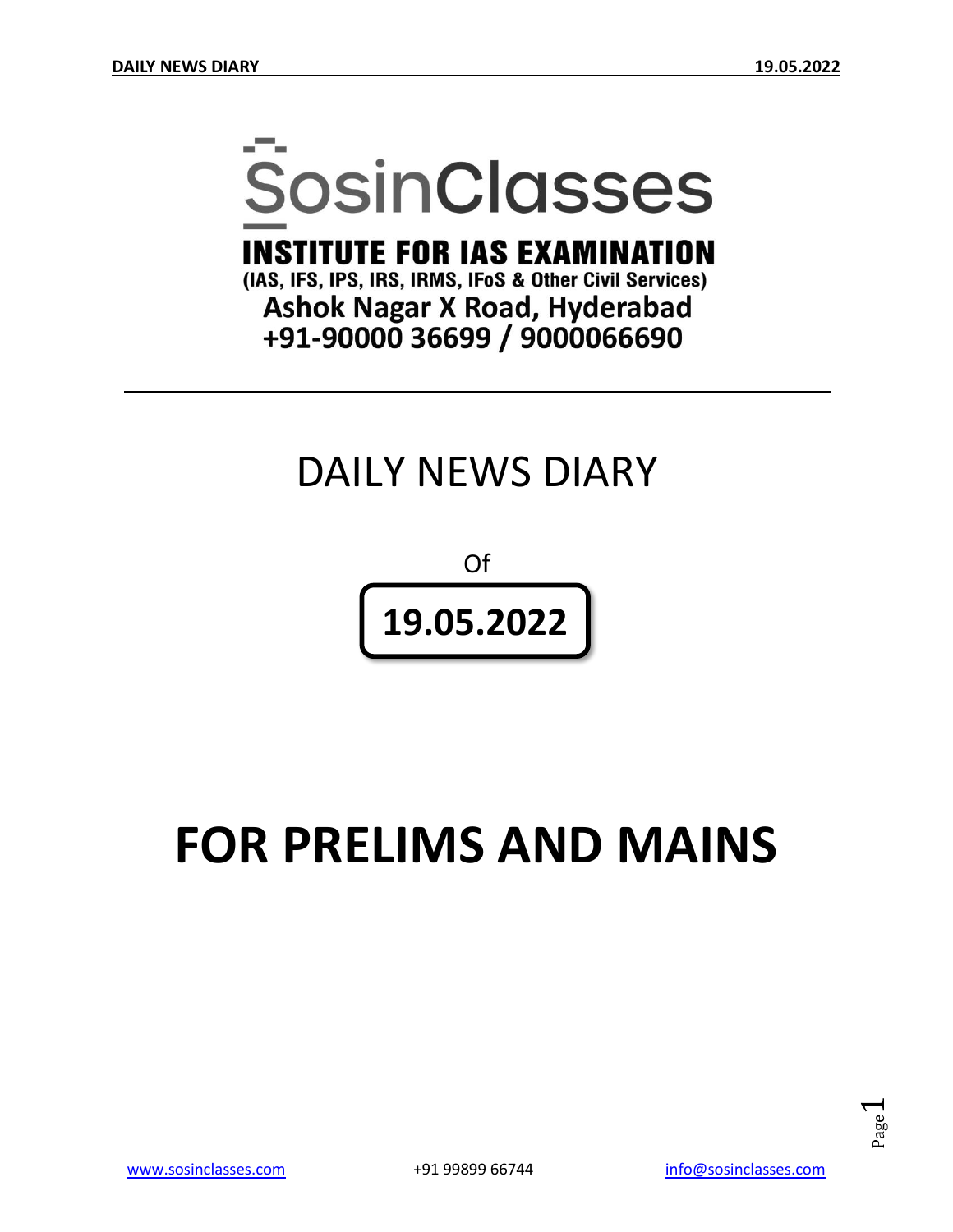Warm Greetings.

- $\triangleright$  DnD aims to provide every day news analysis in sync with the UPSC pattern.
- $\triangleright$  It is targeted at UPSC Prelims & Mains.
- $\triangleright$  Daily articles are provided in the form of Question and Answers
- To have a bank of mains questions.
- And interesting to read.
- Providing precise information that can be carried straight to the exam, rather than over dumping.

JOSINCIOSSES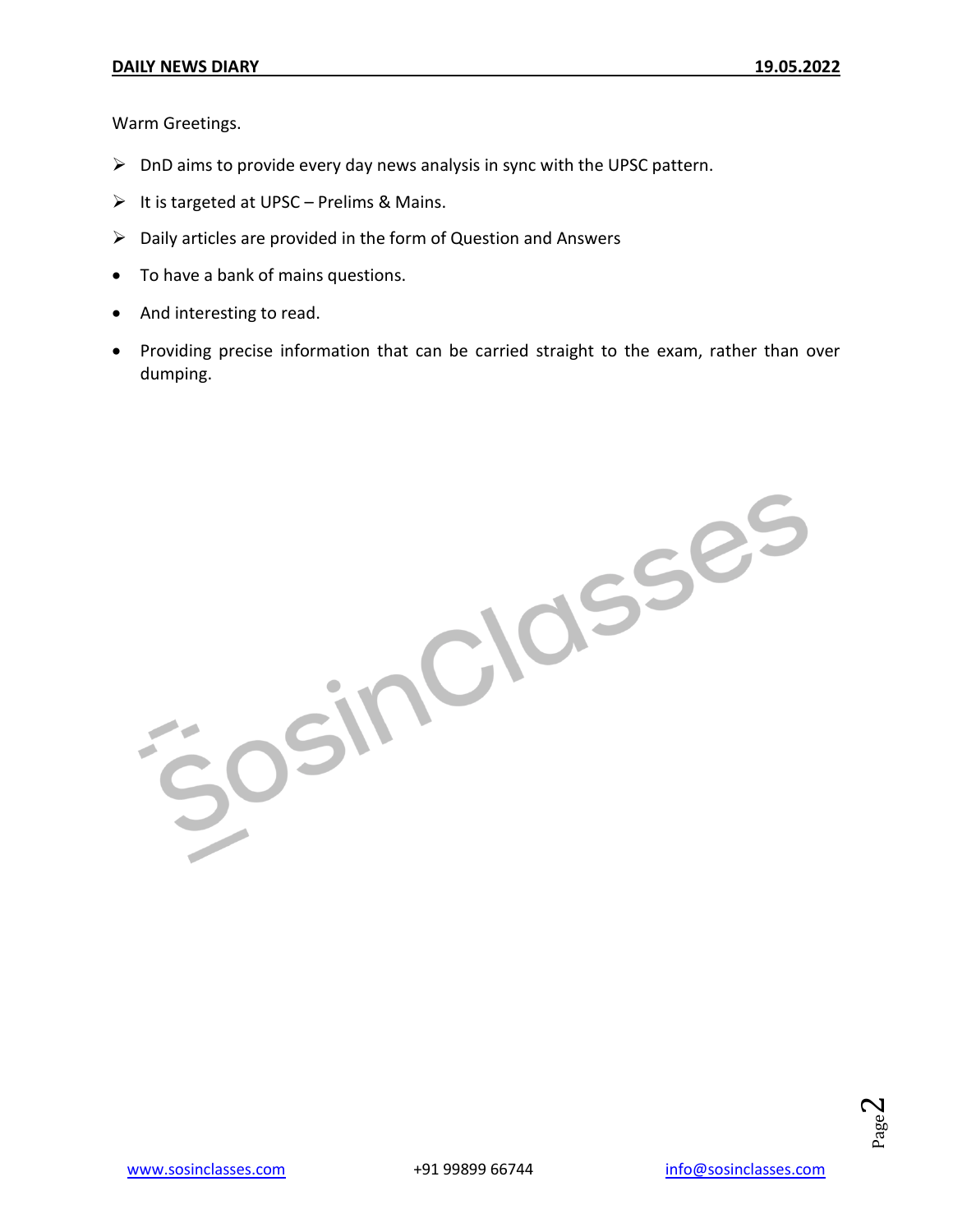# **INDEX**

| GS <sub>1</sub> |  |  |
|-----------------|--|--|
|                 |  |  |
| <u>GS 3</u>     |  |  |
|                 |  |  |
|                 |  |  |
|                 |  |  |

| .07 |
|-----|
| .09 |
|     |

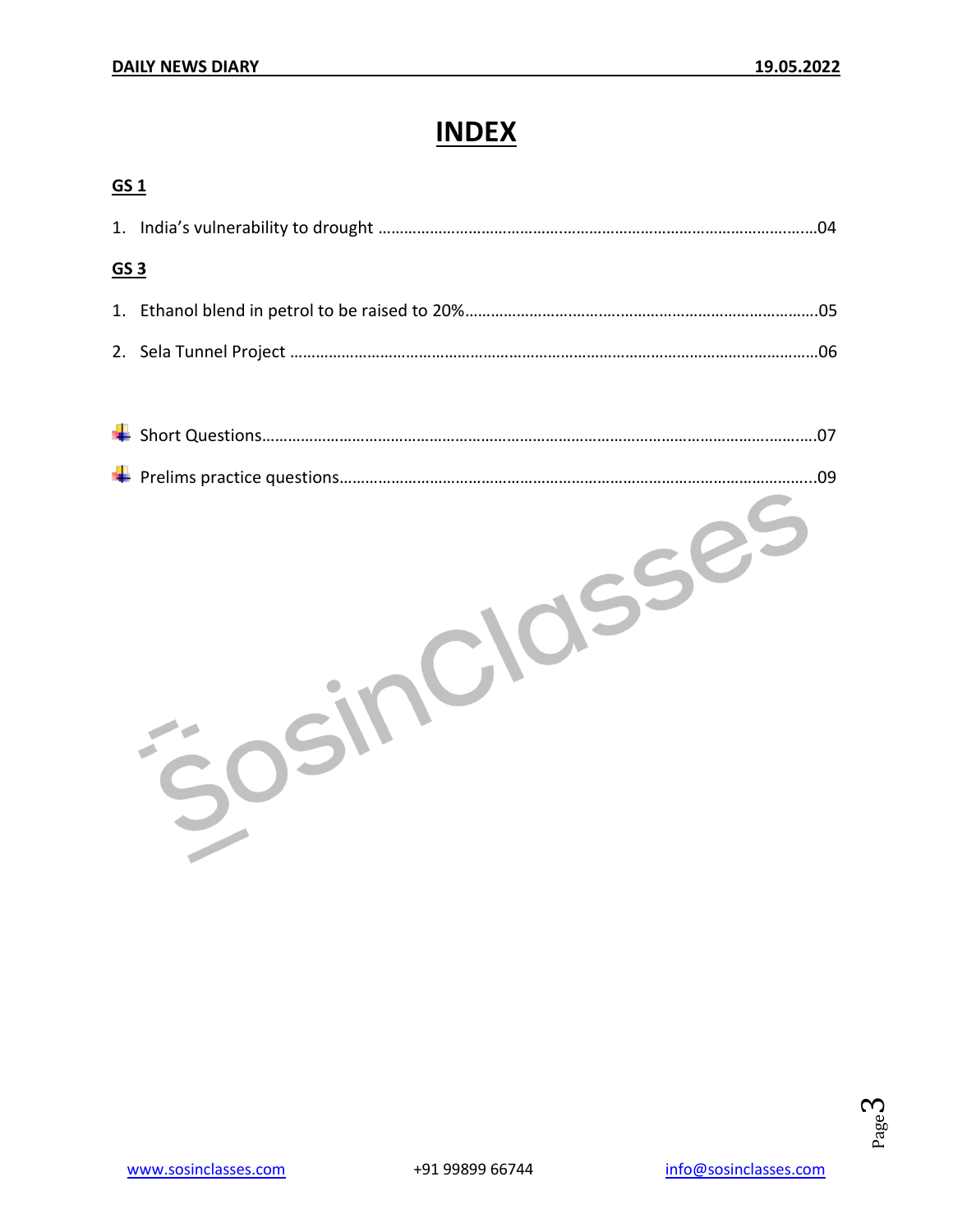### **GS 1**

#### ❖ **CLIMATE CHANGE**

#### **Q) Explain the prospects of India's vulnerability to drought. Elucidate key observations of COP15 regarding the impact of drought on India.**

#### **Context:**

A United Nations report 'Drought in Numbers' has revealed that many parts of India fall under the list of regions that are vulnerable to drought globally.

#### **Drought in Numbers report:**

- The Drought in Numbers report is a collection of data on the effects of droughts on our ecosystem and how they can be mitigated through efficient planning for the future.
- The report also helps inform negotiations surrounding key decisions by the UNCCD's 197 member parties at the 15th Conference of Parties (COP15), currently underway in Abidjan, Côte d'Ivoire.
- Drought, land restoration, and related aspects such as land rights, gender equality and youth empowerment are among the top considerations at COP15.

#### **COP15:**

- The UN Convention to Combat Desertification (UNCCD) COP15 focuses on desertification, land degradation, and drought.
- The theme for the conference is "Land. Life. Legacy: From scarcity to prosperity."
- The conference has brought together government representatives, private sector members, and civil society stakeholders to ensure that land continues to benefit present and future generations.

#### **Observations of the report:**

- The number and duration of droughts around the world has increased by an alarming 29% since 2000.
- Globally, droughts in the same period caused economic losses of approximately \$124 billion.
- Drought conditions can force up to 216 million people to migrate by 2050.
- **•** Other factors at play along with drought could be water scarcity, declining crop productivity, rise in sea levels, and overpopulation.
- The report also stated that India's GDP reduced by 2 to 5% between 1998 and 2017 due to severe droughts in the country.

#### **Gendered impacts of drought:**

- 1. Research shows that women and girls in emerging and developing countries suffer more in terms of education levels, nutrition, health, sanitation, and safety as a result of droughts.
- 2. The burden of water collection also disproportionately falls on women (72%) and girls (9%).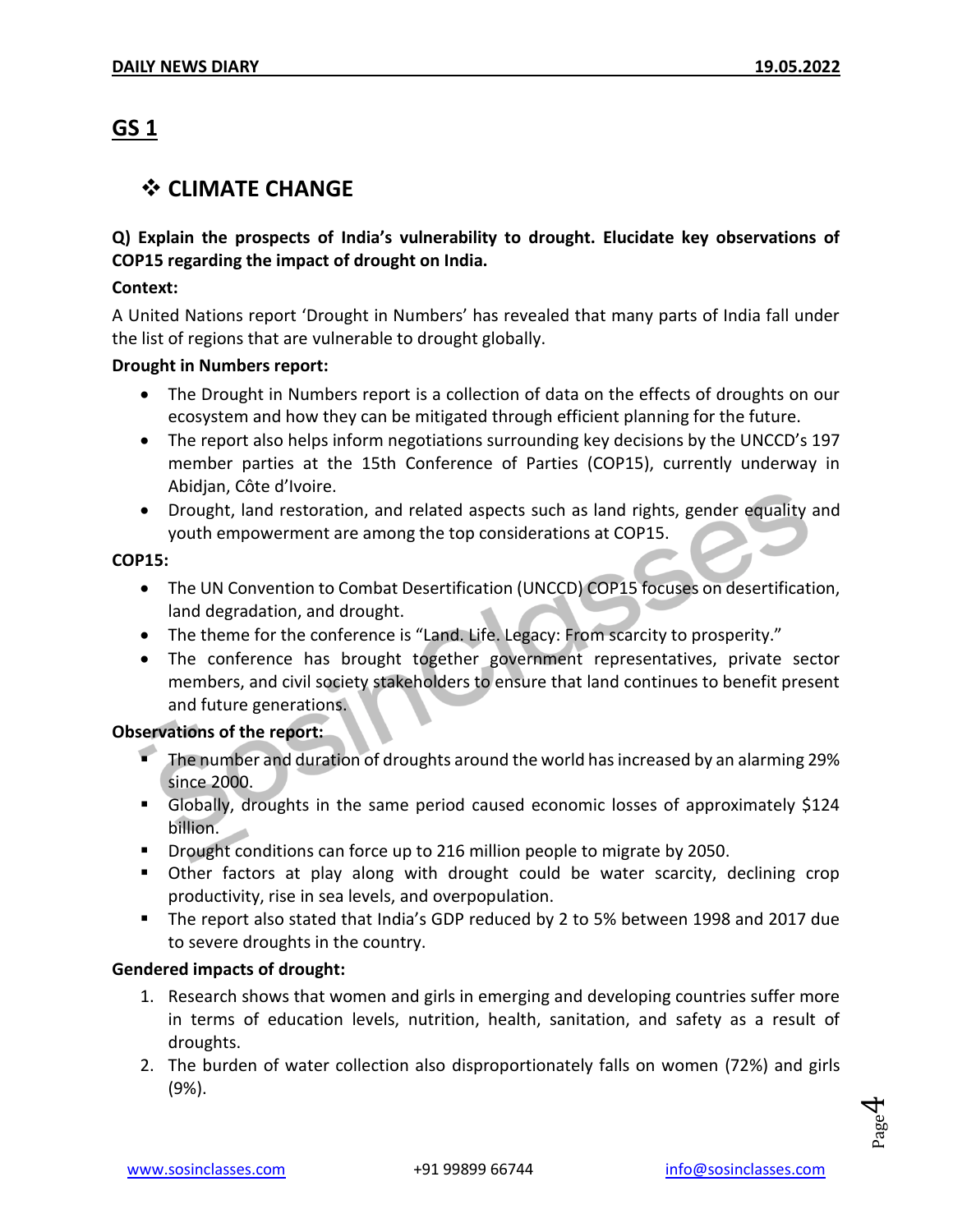- 3. The report notes that they may spend up to 40% of their caloric intake fetching water.
- 4. What are the environmental aspects?
- 5. The largest increase in drought losses is projected in the Mediterranean and the Atlantic regions of Europe.
- 6. Australia's megadrought in 2019-2020 contributed to "megafires" resulting in one of the most extensive losses of habitat for threatened species.
- 7. About three billion animals were killed or displaced in the Australian wildfires.
- 8. Around 12 million hectares of land are lost each year due to drought and desertification.

#### *Source: The Hindu*

#### **GS 3**

# ❖ **ENVIRONMENT & BIO DIVERSITY**

#### **Q) Ethanol blend in petrol to be raised to 20%". Discuss.**

#### **Context:**

The Union Cabinet has approved amendments to the National Policy on Biofuels, 2018, to advance the date by which fuel companies have to increase the percentage of ethanol in petrol to 20%, from 2030 to 2025. The policy to introduce 20% ethanol in petrol will take effect from April 1, 2023.

#### **Necessity for such move:**

A 2021 report by the NITI Aayog said that 20% ethanol blending by 2025 could accrue immense benefits such as:

- Saving ₹30,000 crore of foreign exchange per year
- **E** Increased energy security
- Lowered carbon emissions
- Better air quality
- **■** Self-reliance
- Better use of damaged foodgrains
- Increase farmers' incomes and investment opportunities

#### **Present status of ethanol blending in India:**

- 1. India achieved 9.45% ethanol blending as on March 13, 2022, according to the Ministry of Petroleum and Natural Gas.
- 2. The Centre projects that this will reach 10% by the end of financial year 2022.
- 3. The government first announced its plans of advancing the 20% blending target in December 2020.
- 4. Why is it so difficult to raise the blending?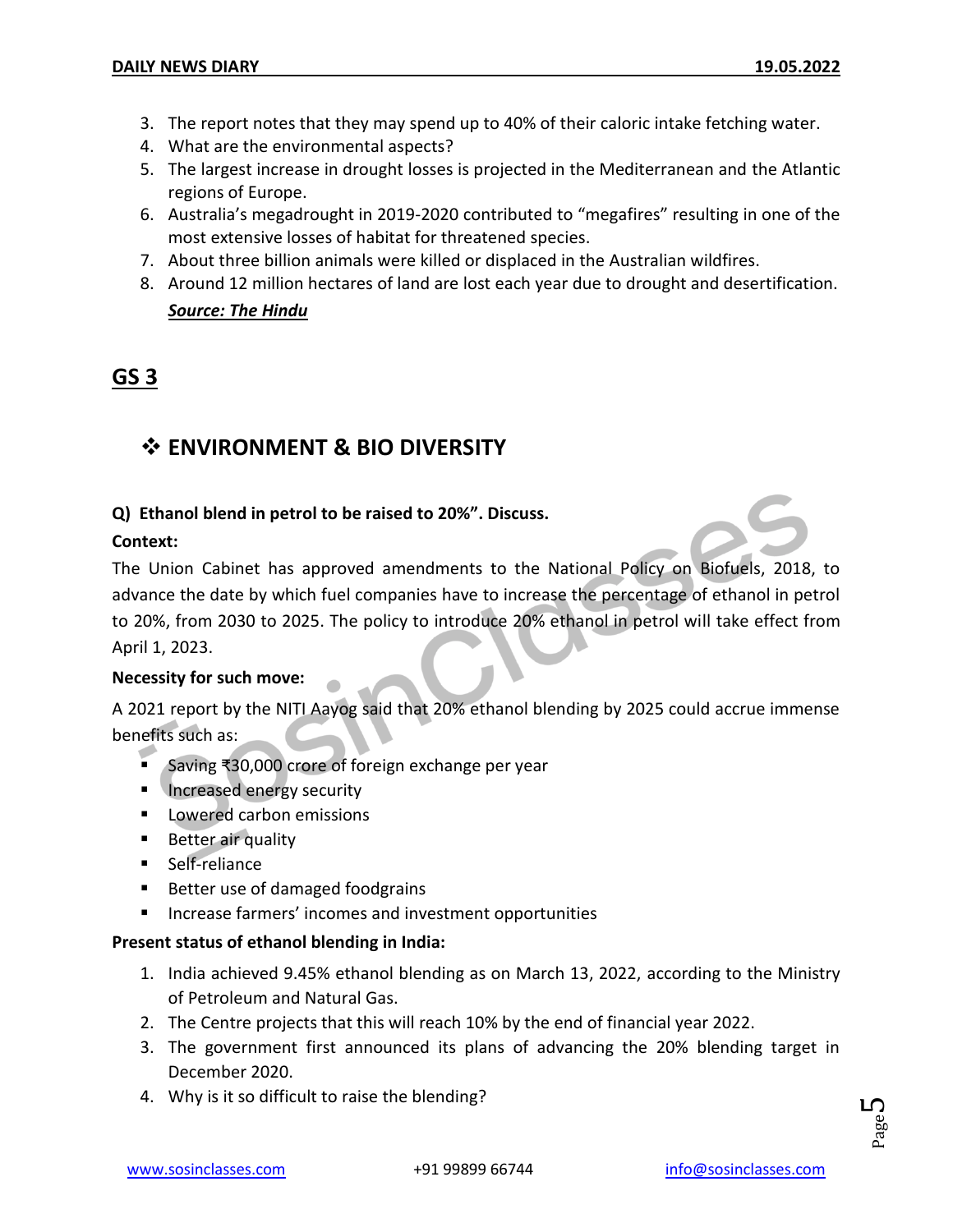- 5. A 10% blending of petrol does not require major changes to engines.
- 6. But a 20% blend could require some changes and may even drive up the prices of vehicles.
- 7. A greater percentage of blending could also mean more land being diverted for waterintensive crops such as sugar cane, which the government currently subsidises.

#### *Source: The Hindu*

#### ❖ **ECONOMICS**

#### **Q) Assess the significance of the Sela Tunnel Project.**

#### **Context:**

The strategically-significant Sela Tunnel project in Arunachal Pradesh is nearing completion well before the deadline.

#### **Sela Tunnel Project:**

- The Sela Tunnel is the longest bi-lane road tunnel in the world.
- The total length of the project, including the tunnels, the approach and the link roads, will be around 12 km.
- The tunnel is being constructed by the Border Roads Organisation at an altitude of 13,800ft near the Indo-China border.
- It is being built on the 317km long Balipara-Charduar-Tawang (BCT) road which connects West Kameng, East Kameng and Tawang districts of Arunachal Pradesh to the rest of the country.



#### **Importance of the project:**

■ All-weather connectivity to Tawang and other forward areas in the sector will be the most important advantage that the project promises.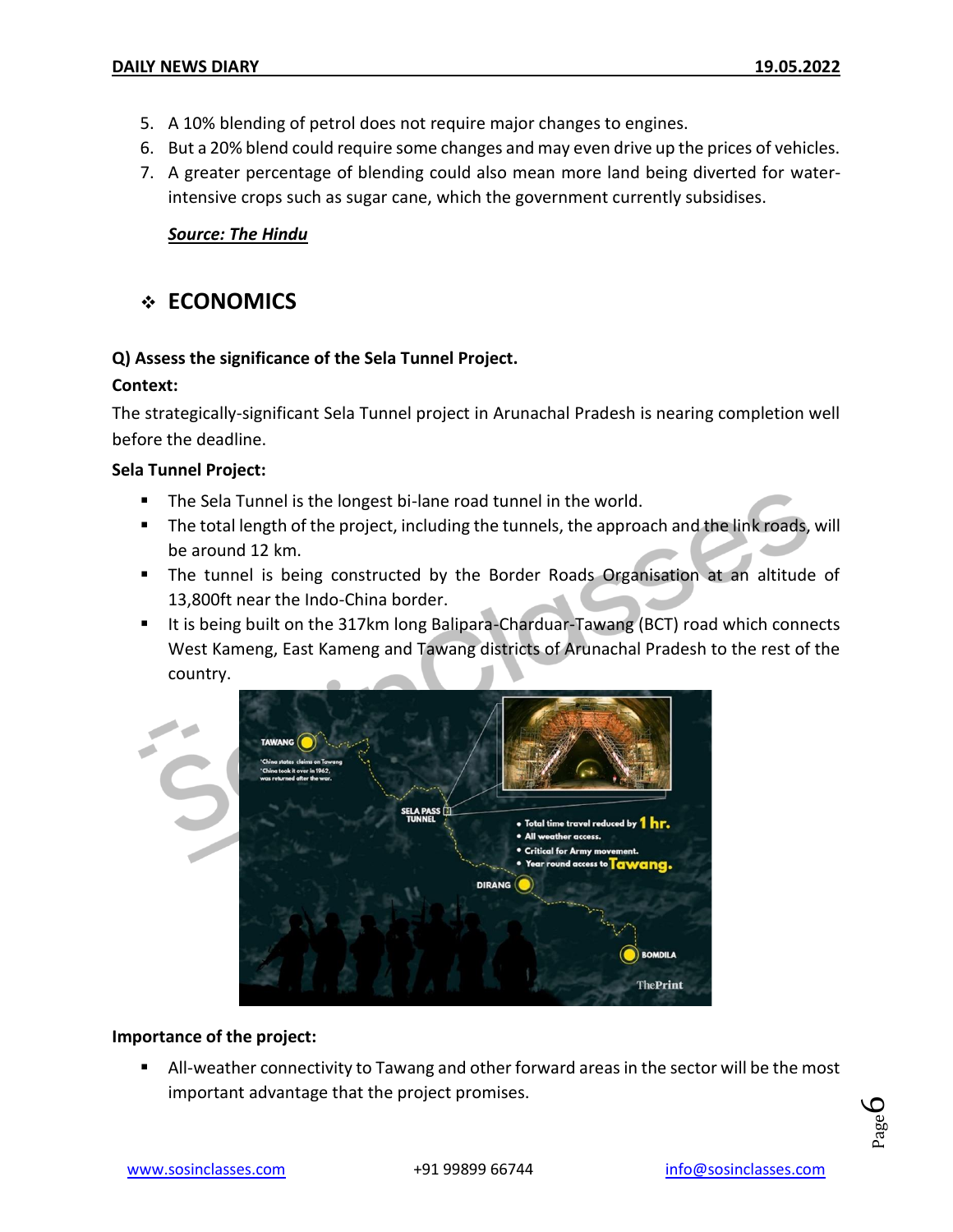- At the moment, Sela pass stays closed for a few winter months.
- The project will provide a new alignment on the axis towards the LAC, and allow movement of military and civil vehicles all through the year.

#### **Significance of the tunnel:**

- China is undertaking massive infrastructure development and troop build-up in the Rest of Arunachal Pradesh (RALP) area.
- In military parlance, the RALP is an area in Arunachal Pradesh other than the Kameng area.
- Other than the Kameng area consisting of East and West Kameng districts, the rest of the State is referred to by the Army as the RALP. *Source: The Hindu*

#### **SNIPPETS**

# ❖ **SCIENCE & TECHNOLOGY**

#### **Q) Explain the severity and prevalence of the sudden infant death syndrome (SIDS).**

#### **Context:**

A team of scientists from Australia have found that babies at risk of the mysterious sudden infant death syndrome, or SIDS, generally have low levels of an enzyme called butyrylcholinesterase (BChE) in their blood.

#### **SIDS:**

- Sudden Infant Death Syndrome refers to the sudden and unexpected death of an
- otherwise healthy infant under the age of one, generally while they are sleeping. ■ Most SIDS-related deaths occur in infants between the age of 1-4 months.
- According to the NHS website, parents can reduce the risk of SIDS by not smoking while pregnant or after the baby is born and ensuring that the baby is placed on their back when they sleep.
- Some health experts have said that it is associated with issues in the part of an infant's brain that controls breathing and waking up.

#### **Prevalence of SIDS:**

- SIDS, also known as 'cot death', has claimed the lives of thousands of children across the West.
- US estimates that about 3,400 babies die suddenly and unexpectedly every year.
- Meanwhile, the United Kingdom reports about 200 such deaths annually.

#### **What does the new study say?**

1. The study assessed whether there was something inherently different in babies that succumbed to SIDS.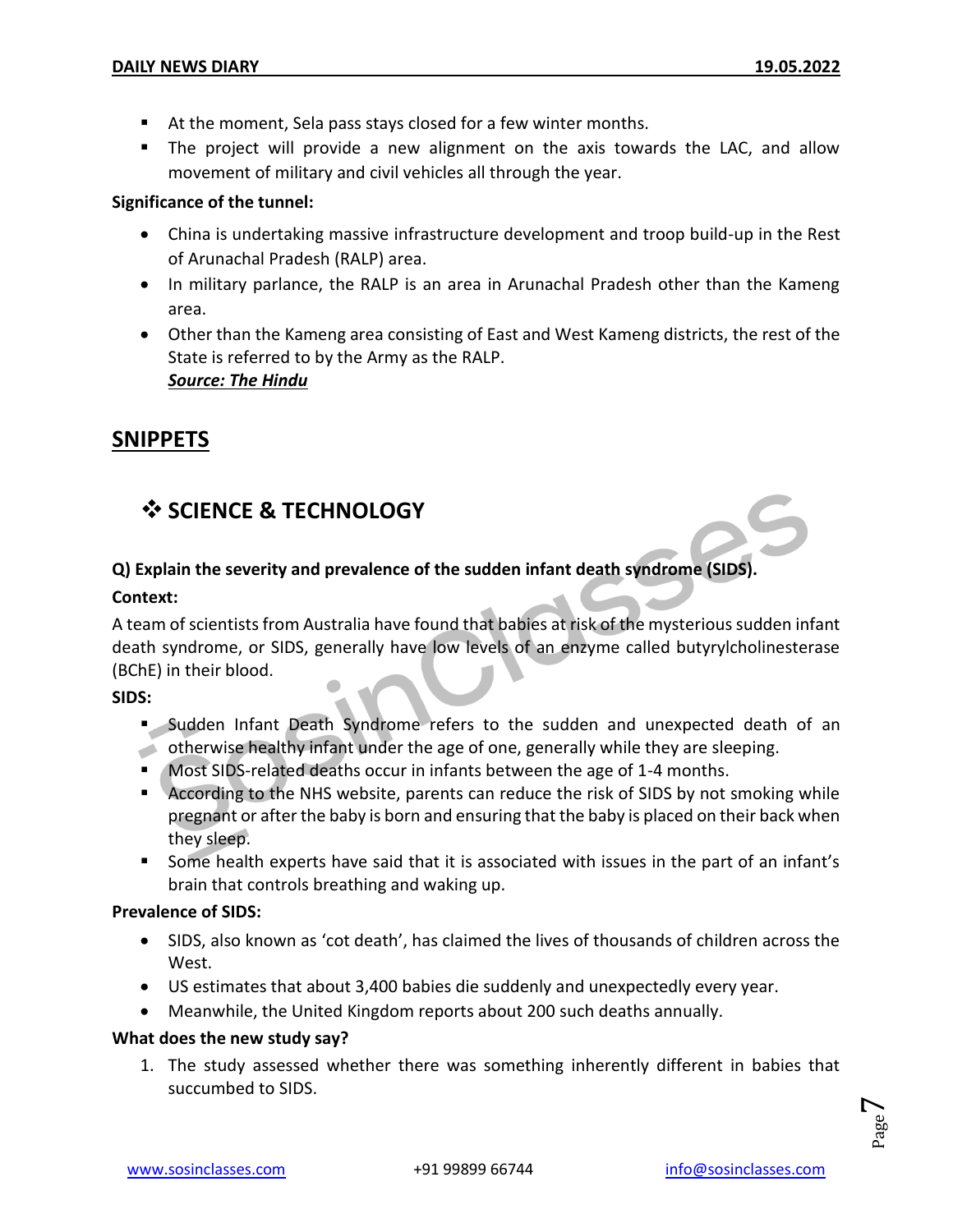- 2. The researchers compared dried blood samples from 655 healthy babies, 26 babies who died due to SIDS and 41 babies who died of other causes.
- 3. The team found that around nine of ten babies who died from SIDS had lower levels of BChE enzymes than the babies in the other two groups.

#### **What is the BChE (Butyrylcholinesterase) enzyme responsible for?**

- These enzymes are responsible for sending out signals that make a baby wake up, turn her head, or gasp for breath.
- It is part of the autonomic system, and controls function like blood pressure and breathing.

OsinClasses

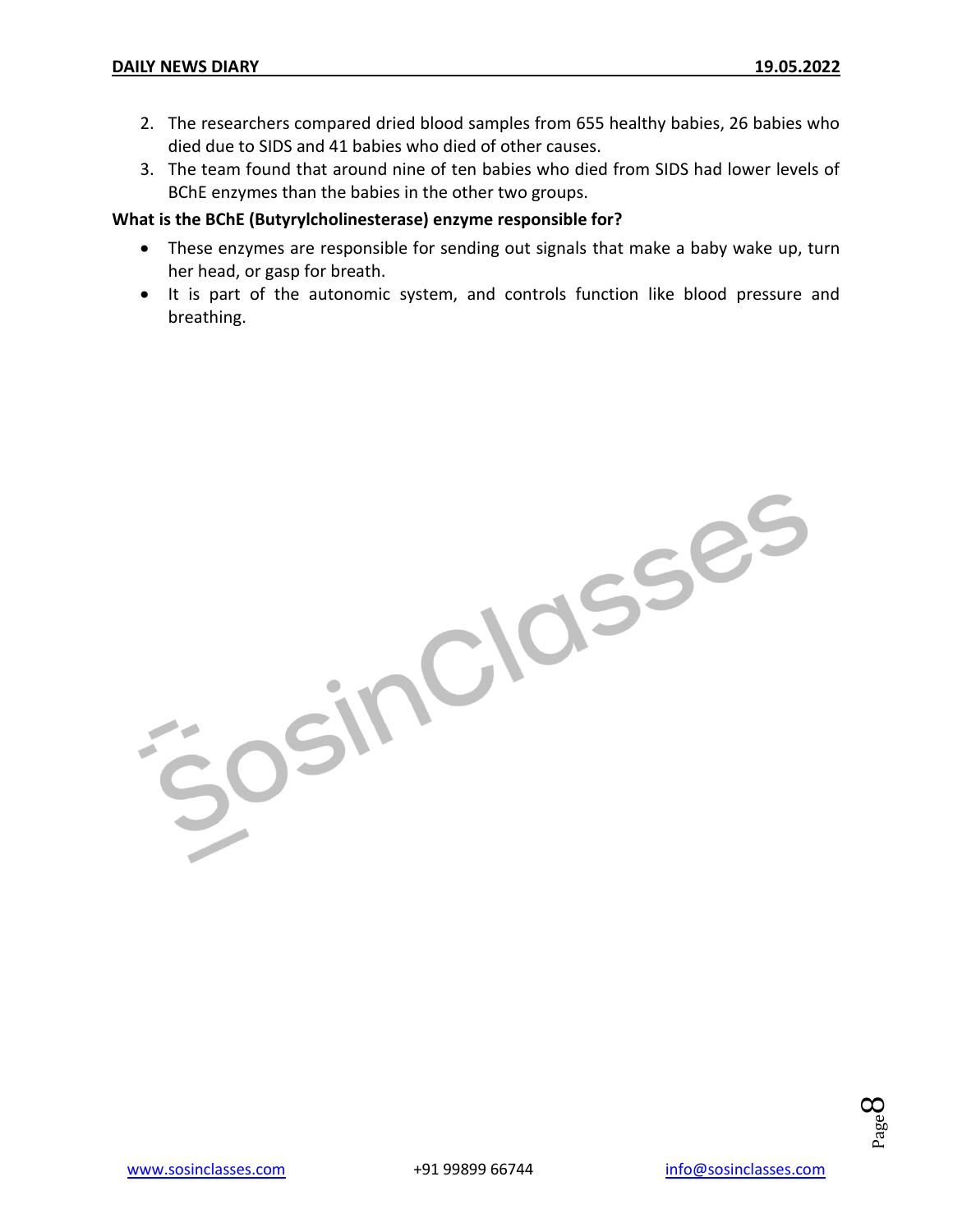#### **Q) Which of the following statements with regard to the "Italian Open" is correct?**

- a) It is a professional tennis tournament played on indoor courts.
- b) The Italian Open is also known as the "Rome Masters".
- c) This tournament is played by only men.
- d) Italian Open 2022 was the 2<sup>nd</sup> edition of the Italian Open.

#### ▪ **Hey from Yesterday –**

#### **Q) Who among the following was responsible for the reclamation of forest lands for farming to add prosperity to the Tamil people in ancient history?**

- Karikala
- Cheran Senguttuvan
- Nediyon
- Mudathiruman

#### **Answer: a**

#### **Explanation:**

Three dynasties ruled during the Sangam Age – the Cheras, Cholas and Pandyas.

- King Karikala was a prominent king of the Sangam Chola dynasty. Trade and commerce prospered during his rule.
- He was responsible for the reclamation of forest lands and brought them under cultivation thus adding prosperity to the people.
- He also constructed Kallanai and irrigation tanks across the river Kaveri to make available water for reclaimed land from the forest for farming.